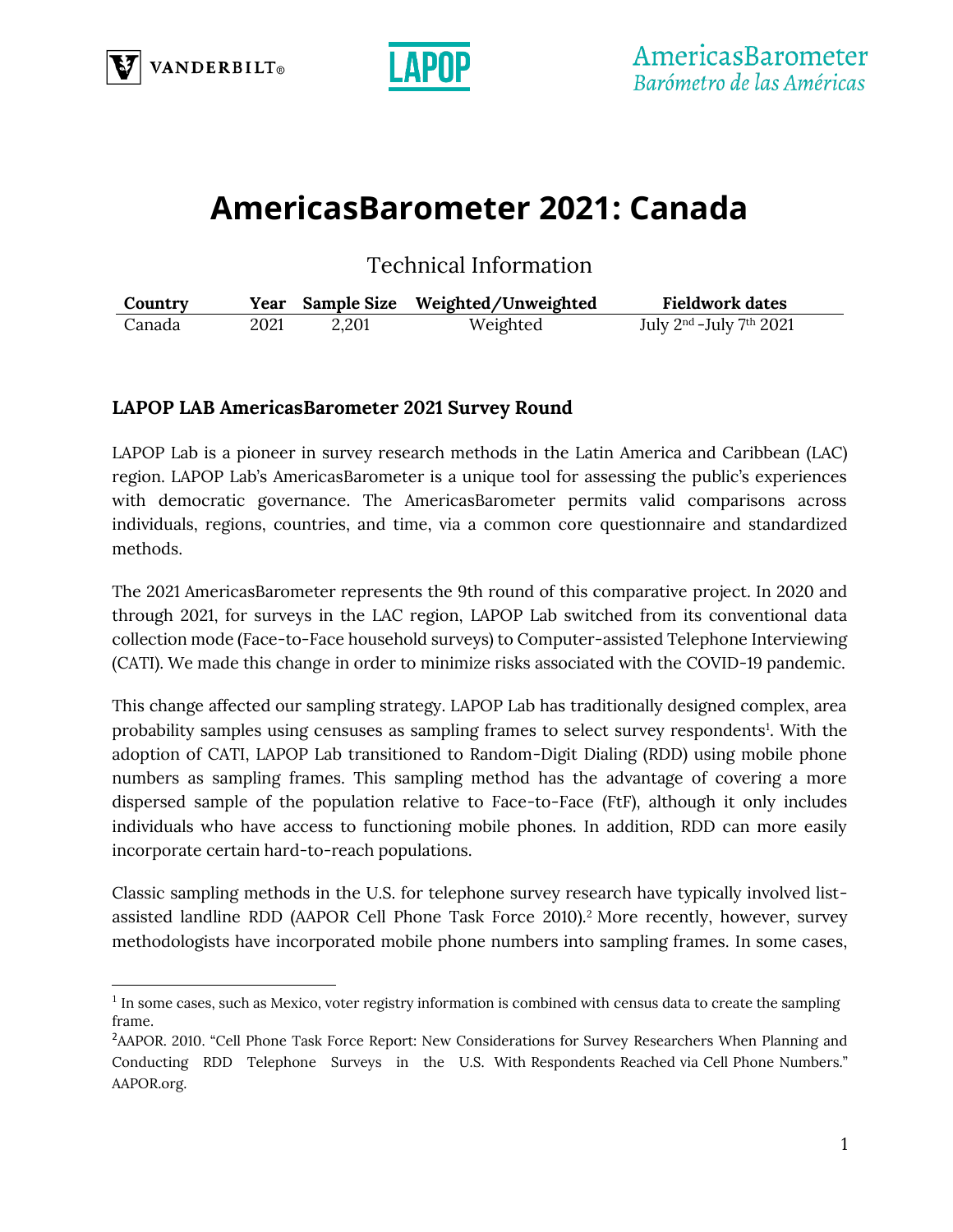such as the U.S., dual sampling frames that include landline and mobile phone numbers are considered best practice in CATI studies. While this has been the case in the U.S., there is comparatively lower landline coverage in the LAC region. Data from the AmericasBarometer show that from 2004 to 2018/19, landline coverage in LAC households declined from 42 to 28%. In contrast, mobile phone coverage increased from 33 to 90% in the same period.

A World Bank report<sup>3</sup> corroborates the high rate of mobile phone penetration found in the AmericasBarometer. The report shows that as early as 2012, nearly 98% of the region's population had access to mobile phones, and 84% of LAC households had a subscription with some type of mobile service. A more recent report by the International Telecommunication Union (UTI) shows that in 2018, mobile penetration reached 104% in Latin America, just below East and Central Europe, where this metric reaches 154%, and Western Europe, where it reaches 129%. After a cost/benefit analysis, LAPOP Lab determined that using a single frame of mobile phone numbers is relatively more efficient than using dual frames.<sup>4</sup>

With the exception of the U.S. and Canada AmericasBarometer surveys (that are carried out through self-administered online surveys), LAPOP Lab carried out single frame mobile phone interviews in partnership with local survey firms throughout the Americas. All data in the LAC region were collected with SurveyToGo© (STG), a data collection and management software that runs on Windows, and Android and iOS tablets and phones. Survey firms utilized predictive, automatic, or manual dialing systems to make the calls. For quality control purposes, firms recorded and stored in a secured cloud domain the audio of the 100% of the interviews.5,6 In the 2021 AmericasBarometer, LAPOP Lab has continued a tradition of innovation, with improvements in monitoring interview quality on a daily basis during the course of fieldwork.<sup>7</sup>

The target sample size for LAC region countries in the 2021 AmericasBarometer was 3,000 interviews with an overall length of about 25 minutes. To achieve this goal the questionnaire was a split-design, with approximately half the respondents randomly assigned to "Core A" and about half randomly assigned to "Core B". Users are advised to consult the questionnaires for more information. Variables names starting with CA and CB in the questionnaire refers to Core A and Core B respectively. Also, each dataset contains a variable called "*core\_a\_core\_b*" that distinguish questions included in each core.

<sup>3</sup> World Bank. 2012. Information and Communications for Development 2012: Maximizing Mobile. Washington, DC: World Bank. DOI: 10.1596/978-0-8213-8991-1; website: http://www.worldbank.org/ict/IC4D2012.

<sup>4</sup> For more information, see "Sampling in the 2021 Round of the AmericasBarometer: Transitioning from Face-toface to Telephone Sample Design." (forthcoming)

<sup>5</sup> LAPOP Lab does not make available any direct identifiers. During datasets processing, LAPOP Lab ensures anonymity and minimizes the risk of breaches of confidentiality.

<sup>6</sup> Due to the increasingly sensitive situation in Nicaragua, LAPOP lab decided not to record the interviews in that country in order to offer survey participants an additional layer of privacy.

<sup>7</sup> For more information about quality control, see https://www.vanderbilt.edu/lapop/insights/IMN008en.pdf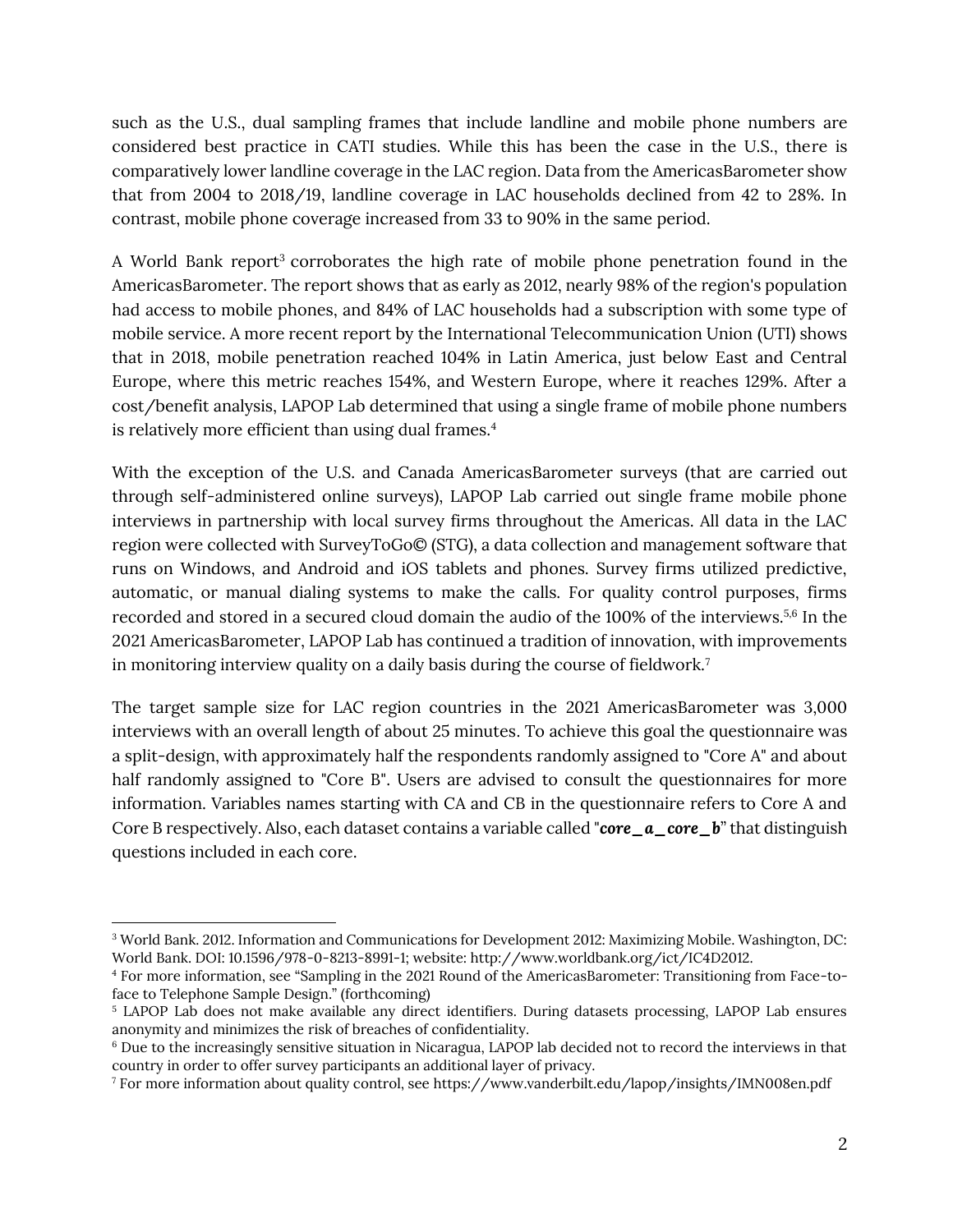For the 2021 AmericasBarometer, LAPOP Lab collected data in 22 countries in the Americas, from January to August 2021. All country datasets and reports available for download for free at [www.LapopSurveys.org.](http://www.lapopsurveys.org/)

### **2021 AmericasBarometer: Canada**

This survey was carried out between July  $2^{\text{nd}}$  and July  $7^{\text{th}}$  of 2021, as part of LAPOP's AmericasBarometer 2021 wave of surveys. It is a follow up to the national surveys of 2006, 2008, 2010, 2012, 2014, 2017 and 2019 carried out by the Latin America Public Opinion Project (LAPOP). The 2021 survey fieldwork was carried out by The Environics Institute on behalf of LAPOP). Key funding came from the Vanderbilt University and The Environics Institute for Survey Research.

Questionnaire pretesting took place between June 24<sup>th</sup> and June 29<sup>th</sup>, 2021. Survey questionnaire was programmed in English and French. A full copy of the 2021 AmericasBarometer Canada questionnaire can be found at LAPOP's website at [www.LapopSurveys.org.](http://www.lapopsurveys.org/)

The Environics Institute Canada sample is drawn using a disproportionate stratified sample of 2,201 Canadians, 18 years of age and older. Quotas were set to ensure that the number of collected responses per region would allow for analysis at both the Canada-wide as well as the individual region level. The Environics Institute interviewed a larger pool of opt-in panelists who were then matched to the sample to produce the final dataset. The respondents were matched on region, gender and age. The sample was weighted by region, age, gender, education and language to match the country's population, based on the 2016 Canada Census.

Table 1 shows the unweighted sample size in each of the three regions (strata) and by demographic characteristics.

| <b>Survey in Canada</b> |                               |                             |  |  |
|-------------------------|-------------------------------|-----------------------------|--|--|
|                         | <b>Unweighted Sample Size</b> | <b>Weighted Sample Size</b> |  |  |
| <b>Strata</b>           |                               |                             |  |  |
| Western                 | 950                           | 628                         |  |  |
| Central                 | 1,001                         | 1,413                       |  |  |
| Atlantic                | 250                           | 159                         |  |  |
| Age                     |                               |                             |  |  |
| $18 - 25$               | 233                           | 232                         |  |  |
| $26 - 35$               | 422                           | 416                         |  |  |
| $36 - 45$               | 397                           | 389                         |  |  |
| $46 - 55$               | 327                           | 346                         |  |  |
| $56 - 65$               | 364                           | 358                         |  |  |
|                         |                               |                             |  |  |

# **Table 1: Sample sizes by Strata and demographic characteristics in the 2018/19 AmericasBarometer**